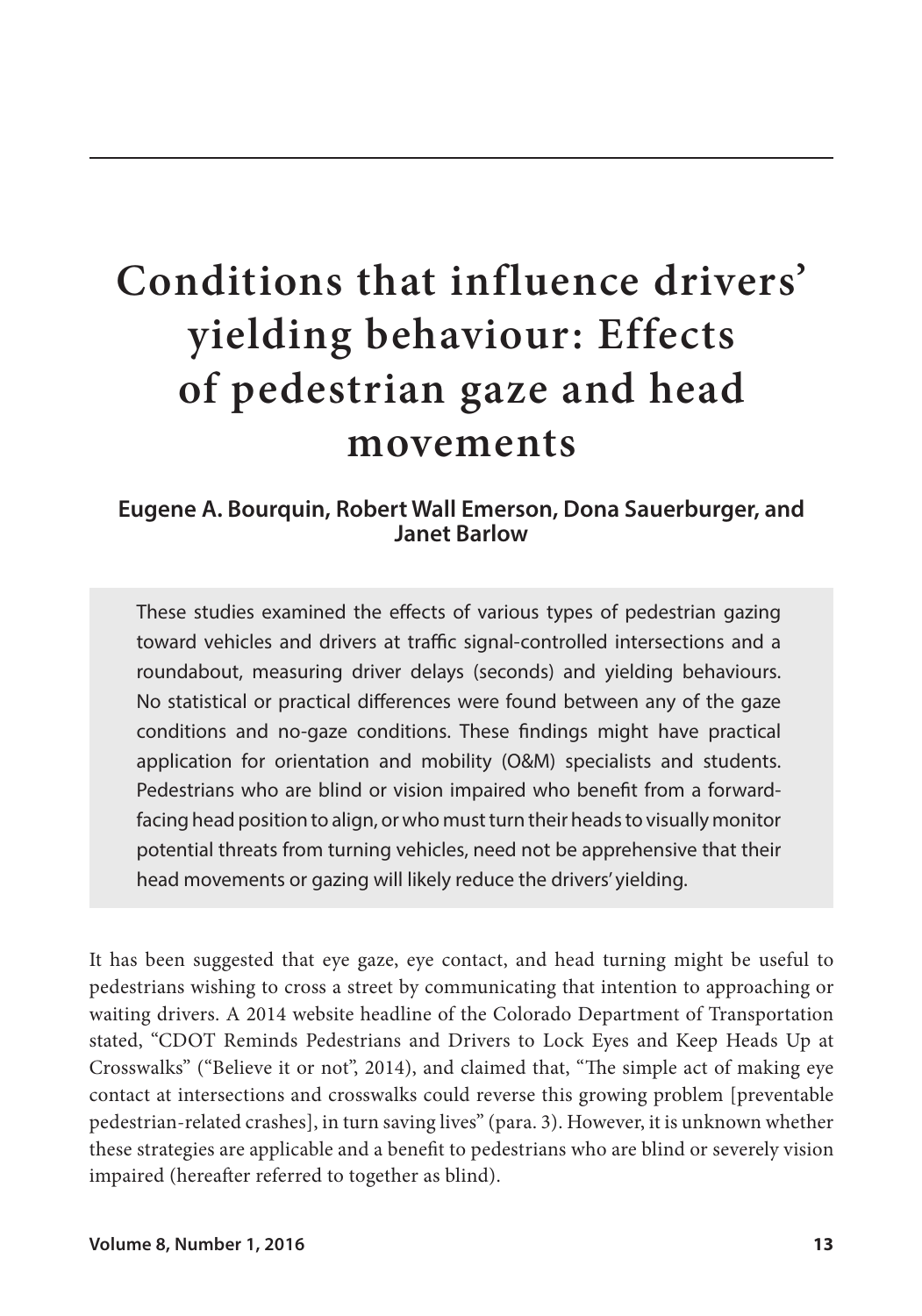When the paths of a driver in a moving vehicle and a person walking intersect, a conflict is created. The level of risk is greater at typical crosswalks, where accident avoidance is reliant upon regulatory codes and pedestrian and driver decisions (Katz, Zaidel, & Elgrishi, 1975). In these situations, either the driver or the pedestrian must often give way, or yield, to the other for the sake of safety. Many variables that affect drivers' yielding behaviours, such as vehicle speed, intersection geometry, sightlines, expectation of pedestrians, and others, might not be within the control of pedestrians.

In a research review, Kleinke (1986) delineated the terms and definitions used by psychologists to describe eye gaze, eye contact, and head turning. Looking and gazing are the general terms for visually attending in the direction of another. More specifically, face-gaze is the "direction of one person's gaze at another's face"; eye-gaze is the "direction of one's gaze at another's eyes"; mutual gaze is "two people gazing at each other's faces"; and eye contact refers to "two people gazing at each other's eyes" (p. 78). In general, gaze has a broad range of influences in human interactions, including "liking and attraction, attentiveness, competence, social skills and mental health, credibility, and dominance" (p. 80). According to cognitive psychologists, gazing between humans is thought to cause an automatic response, refocusing attention toward the one who gazes (Greene, Mooshagian, Kaplan, Zaidel, & Iacoboni, 2009). Gaze shifts can change attention automatically and rapidly to particular places (Frischen & Tipper, 2006). These psychological phenomena might be the reason why many traffic managers and safety advocates encourage pedestrians to look toward drivers when attempting to cross streets.

Considering this information in the context of pedestrians who are blind, it is not uncommon for orientation and mobility (O&M) specialists to offer advice and hold opinions that are in contradiction regarding the role of eye contact, eye gaze, and head turning to monitor traffic for their students who are blind. The authors have heard opinions that widely vary on the usefulness of strategies that involve eye and head movement and fixation. A recent inquiry to listservs mostly populated by O&M specialists in the USA resulted in a score of responses. Of those, more than half the respondents advise their students to look straight ahead while waiting to cross a street, and not look at the drivers who might turn. "If they CANNOT see the driver, I teach them to look directly across the street" said one individual expressing the most common opinion (Michelle Antinarelli, personal communication, May 17, 2015). Another respondent, though, stated, "I definitely teach positive body language including looking in the direction of the driver in the near lane of traffic which would be the first line of potential danger. … The point is to communicate a proactive message of intent to cross the street" (Maurice Peret, personal communication, May 18, 2015). Other respondents admitted that they were unsure what was best, but offered ideas that seemed reasonable based upon their personal experiences.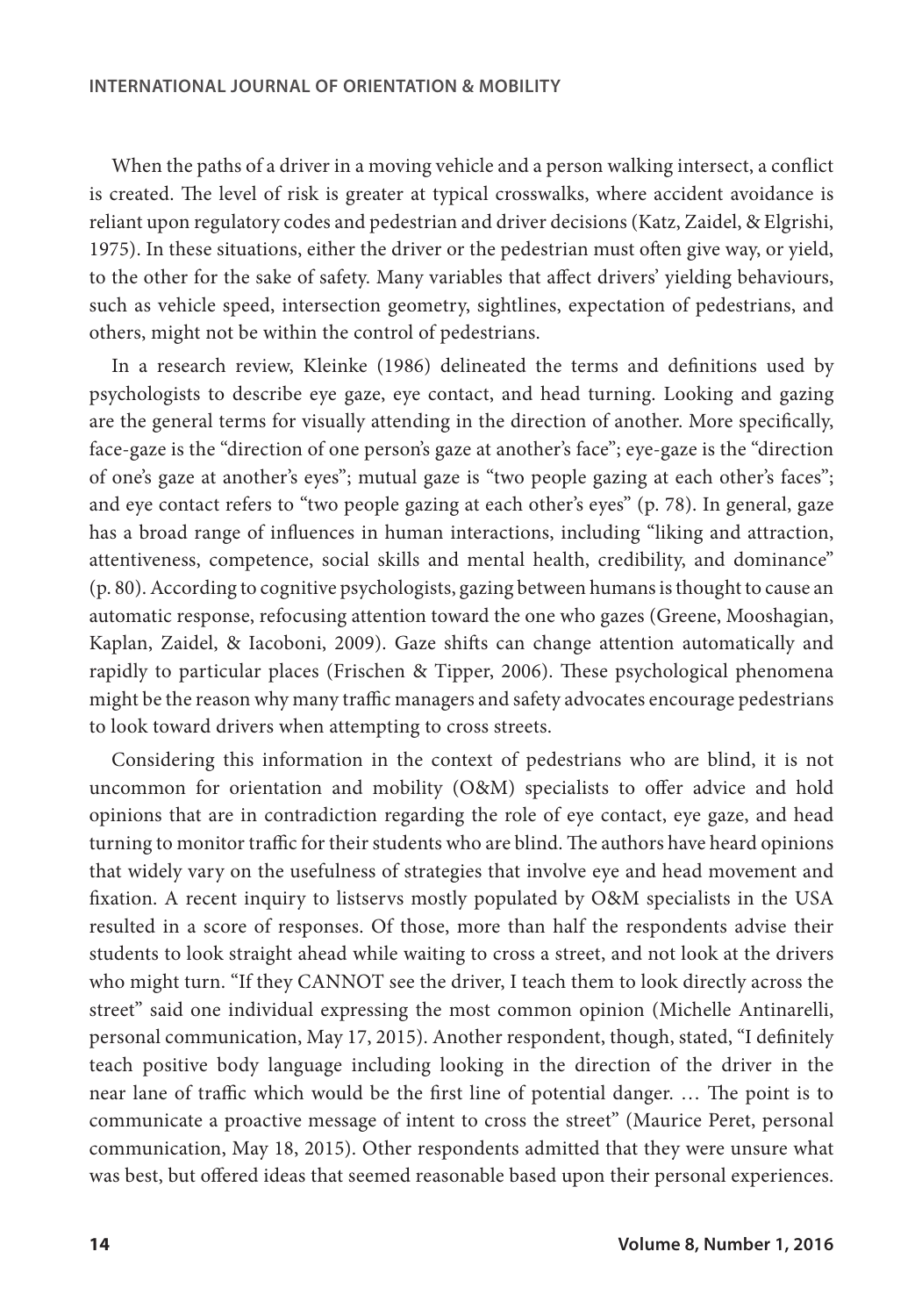## **LITERATURE REVIEW**

Research from outside the O&M profession involving pedestrians who are sighted is available to inform the issue. In 1975, Katz, Zaidel, and Elgrishi conducted an experiment wherein trained pedestrians crossed midblock at marked and unmarked crosswalks. They collected a total of 960 observations, measuring the speed of approaching drivers using (among other sets of variables) two conditions: looking and non-looking. In the former, pedestrians who were sighted "continuously looked at the oncoming car seeking to make eye contact with the driver"; in the latter the pedestrian "started crossing after being ostensibly occupied with a wallet or a paper. While walking he looked straight ahead to the other side of the road" (p. 519). The researchers concluded that "[l]ower [vehicle] crossing velocities can be expected when … pedestrians do not look at the approaching vehicle" (p. 525); pedestrian behaviour was statistically significant at one site and in the same direction at the other.

In a 2015 study of pedestrian behaviours and drivers' responses, Guéguen, Meineri, and Eyssartier examined positive eye contact between pedestrians and drivers. The researchers observed 2,560 drivers at four pedestrian crosswalks. They found that 55.1% of drivers stopped for pedestrians who did not stare at them (eye contact), compared to 67.7% when pedestrians did stare. While considering other variables including male-female gender dyads, the researchers suggested that effects of eye contact might be explained by social theories of dominance, desire for a positive interaction, or positive impressions. They recommended that pedestrians could use "appropriate nonverbal signals toward drivers" to increase safety (p. 87).

Considering these various opinions and findings, no consensus appears to guide the O&M specialist. It is unknown whether the behaviours of pedestrians who are sighted who attempted eye contact can induce similar responses for those pedestrians who are blind and might use face gaze. Virtually all pedestrians who are about to cross a street, including those with vision impairment, need to assess their situation for risk. They might engage in risk-reducing behaviours that make them more visible and show their intent to cross.

When the authors decided to examine the topics of gaze and head-turning behaviours in pedestrians who are blind, we found no clear indications of what, if any, effects these would have on drivers. Common working hypotheses inside our profession and out, whether derived empirically or deductively, appeared to predict differing outcomes. The standard and popular texts in O&M offered a paucity of advice, none based on empirical findings, about the way pedestrians can influence drivers to yield or give way regarding eye gaze, eye contact, or head-turning behaviours. We could not find references to eye contact, eye or face gaze, or head turning in Hill and Ponder (1976), Jacobson (1993, 2013), La Grow and Weessies (1994), Allen, Courtney Barbier, Griffith, Kern, and Shaw (1997) or Willoughby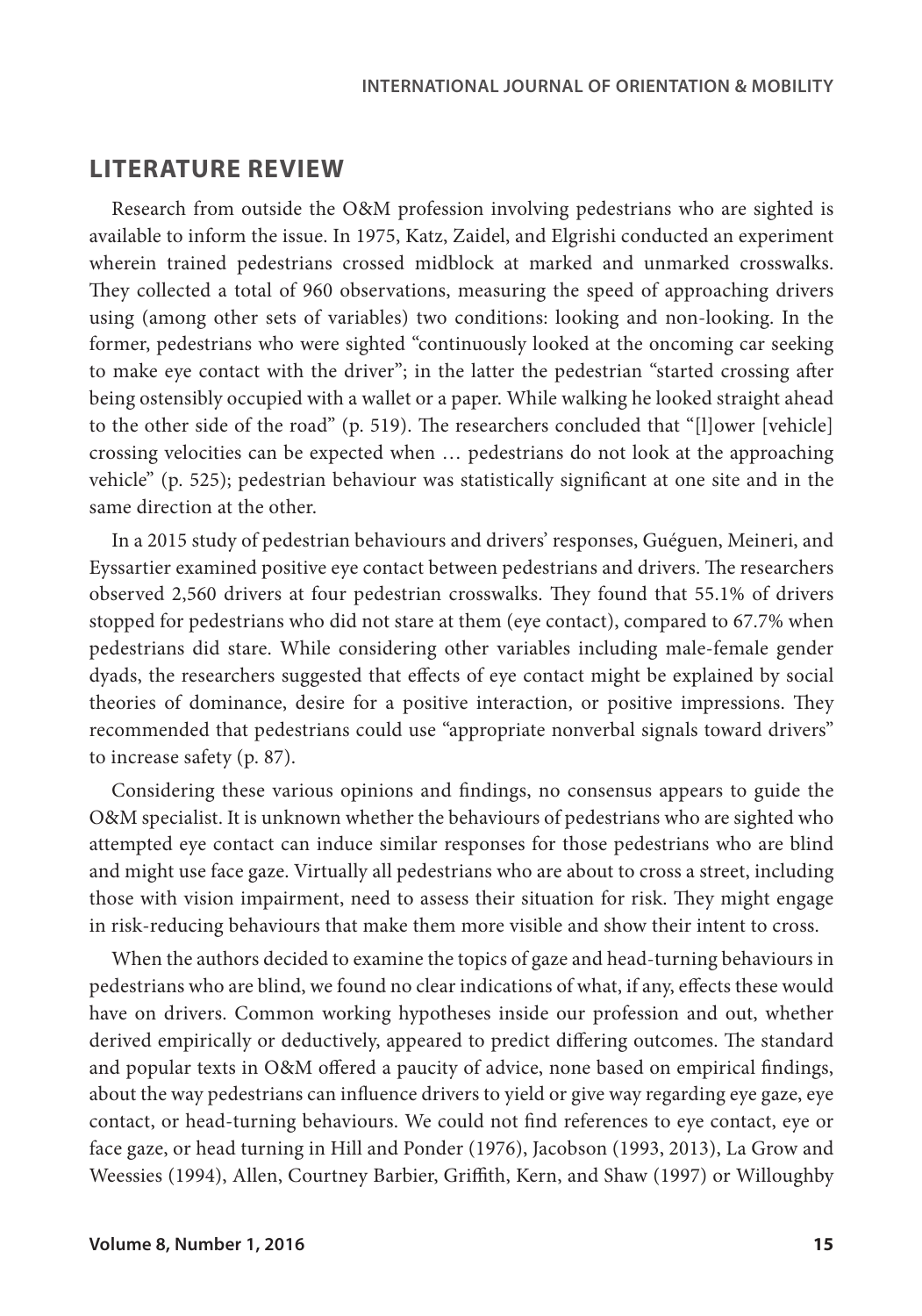and Monthei (1998). La Grow and Long (2011) in *Orientation and Mobility: Techniques for independence*, wrote, "Travelers should be aware of the choices that drivers may make [and pedestrians] may make other movements, such as head turning or taking one step, which help drivers to be aware that they intend to cross" (p. 182). The second edition of *TAPS* (Teaching Age-Appropriate Purposeful Skills, 1995) stated, "Ask the student to turn her head toward the traffic to give additional information about her desire to cross the street" (p. 148). In the third edition (2012), this advice is no longer presented, and at many types of crossings the authors advise that the pedestrian "[u]se visual and/or auditory scanning (left/right or lane-by-lane) before and during the crossing to monitor traffic …" (p. 163).

In 2005, researchers in O&M began to examine drivers' yielding behaviours through empirical research, when the potential proliferation of roundabouts presented situations where traffic controls were predominantly absent and pedestrians who were blind were often faced with crosswalks where they could not easily use traffic sounds to make crossing decisions at acceptable levels of risk. At these roundabout crosswalks, drivers' yielding was proposed by traffic engineers as the strategy pedestrians who use a white cane could rely on, but researchers mostly found very low yielding rates, especially at roundabout exits and at multilane crossings (Ashmead, Guth, Wall, Long, & Ponchillia, 2005; Long, Guth, Ashmead, Wall Emerson, & Ponchillia, 2005; Schroeder et al., 2011).

At least two research articles directly addressed head turns toward an approaching driver. Researchers contended that head movements contributed to safety and stated that they are "taught to blind pedestrians [and are] familiar to both authors and are taught by the first author, who is a certified orientation and mobility (O&M) instructor with many years of experience teaching pedestrians who are blind" (Geruschat & Hassan, 2005, p. 290). However, Hassan, Geruschat, and Turano (2005) found that pedestrians who are blind are less likely to turn their heads.

Recent articles written by O&M specialists presented empirical findings on the way pedestrians who are blind might influence drivers' yielding behaviour. Bourquin, Wall Emerson, and Sauerburger (2011) found that at uncontrolled crossings, the prominent use of a long white cane while moving into the street caused significantly higher rates of yielding compared to moving without the cane, and higher than waving cane display, a bright flag, or wearing an orange reflective vest. Bourquin, Wall Emerson, Sauerburger, and Barlow (2014) found that "flagging" a cane while taking one reversible step into the street and then pausing, or holding up an open palm toward drivers, caused high rates of yielding for drivers waiting to turn right at the onset of a circular green signal. The studies reported in this paper seek to expand on this 2014 study of conditions that influence driver yielding, using the same or similar procedures, to consider the effect of gaze and head turning on drivers' yielding behaviour.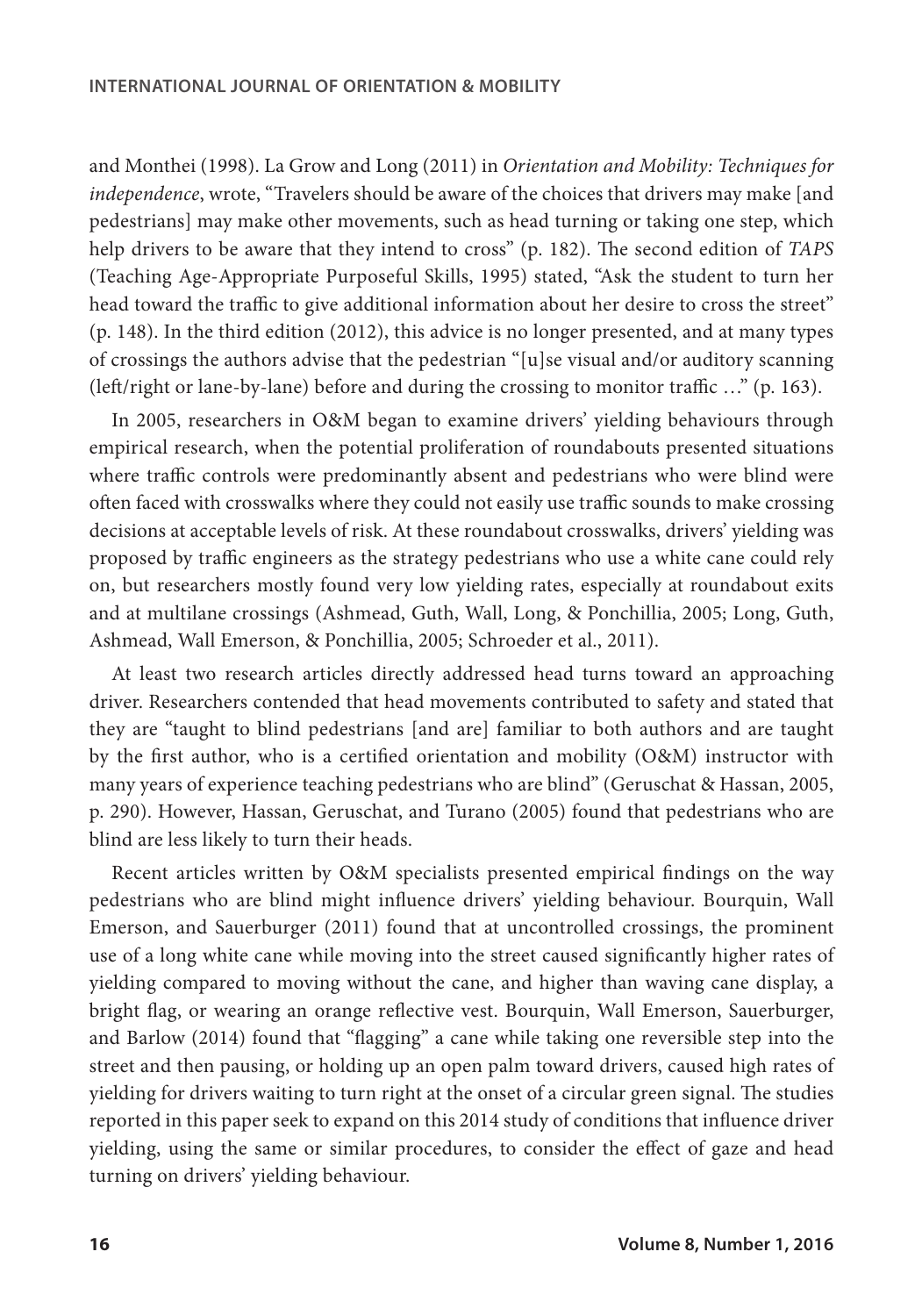## **GENERAL STUDY FRAMEWORK**

The participant in the studies was one of the male experimenters who acted as the pedestrian and implemented all of the conditions at all of the intersections. Data were collected at two signal-controlled intersections (study 1) and at the single-lane entry and two-lane exit legs of a roundabout (study 2) in Kalamazoo, Michigan. Approval for the study was obtained from the Institutional Review Board of Western Michigan University.

The intersections and the experimental conditions used were chosen in order to advance previous work in three ways: to replicate previous results, to generalise previous results to crossing at a roundabout, and to expand previous yielding results to include gaze behaviours by a pedestrian. The signal-controlled intersections each had one leg that had a high number of vehicles turning right from a dedicated right turn lane, with cross traffic or signal phases that tended to hold right turning traffic until a circular green signal was displayed for the right turning traffic. At both signal-controlled intersections, when the green signal was displayed, the visual WALK signal was also displayed. The roundabout had moderate traffic volume when data were being collected. The experimental entry and exit crosswalks had the majority of the traffic going through the roundabout.

In all situations, the experimenter participant stood on the sidewalk where people would stand if they were intending to cross the street. The participant wore dark clothing and glasses and looked forward unless the condition for a given trial required him to do otherwise. The participant did not actually cross the street, but did the prescribed behaviour at the prescribed time and held the position for at least 10 seconds. Here, the general term *gaze* will be used to refer to the behaviours of pedestrians who are blind that indicate an attentional shift, by head and face orientation, toward the driver and vehicle waiting at a crosswalk to turn.

During each of the two studies selected conditions were tested as described below:

PEDESTRIAN ONLY: The pedestrian stood on the sidewalk, looking forward.

CANE DISPLAY: The pedestrian looked straight ahead and held a long white cane at the kerb (not extended) so that it was visible to drivers and looked straight ahead.

MONITORING: While displaying a long white cane, the pedestrian turned his head back toward a potentially turning vehicle, then forward toward the crosswalk and pedestrian signal head, repeating the movement three times for about 3 seconds for each interval. The monitoring movement was begun when the perpendicular traffic's pedestrian signal head displayed a flashing orange hand. This gave approximately 15 to 20 seconds of monitoring before the waiting parallel traffic (with the right turning vehicle) received their green signal and the pedestrian received the visual WALK signal.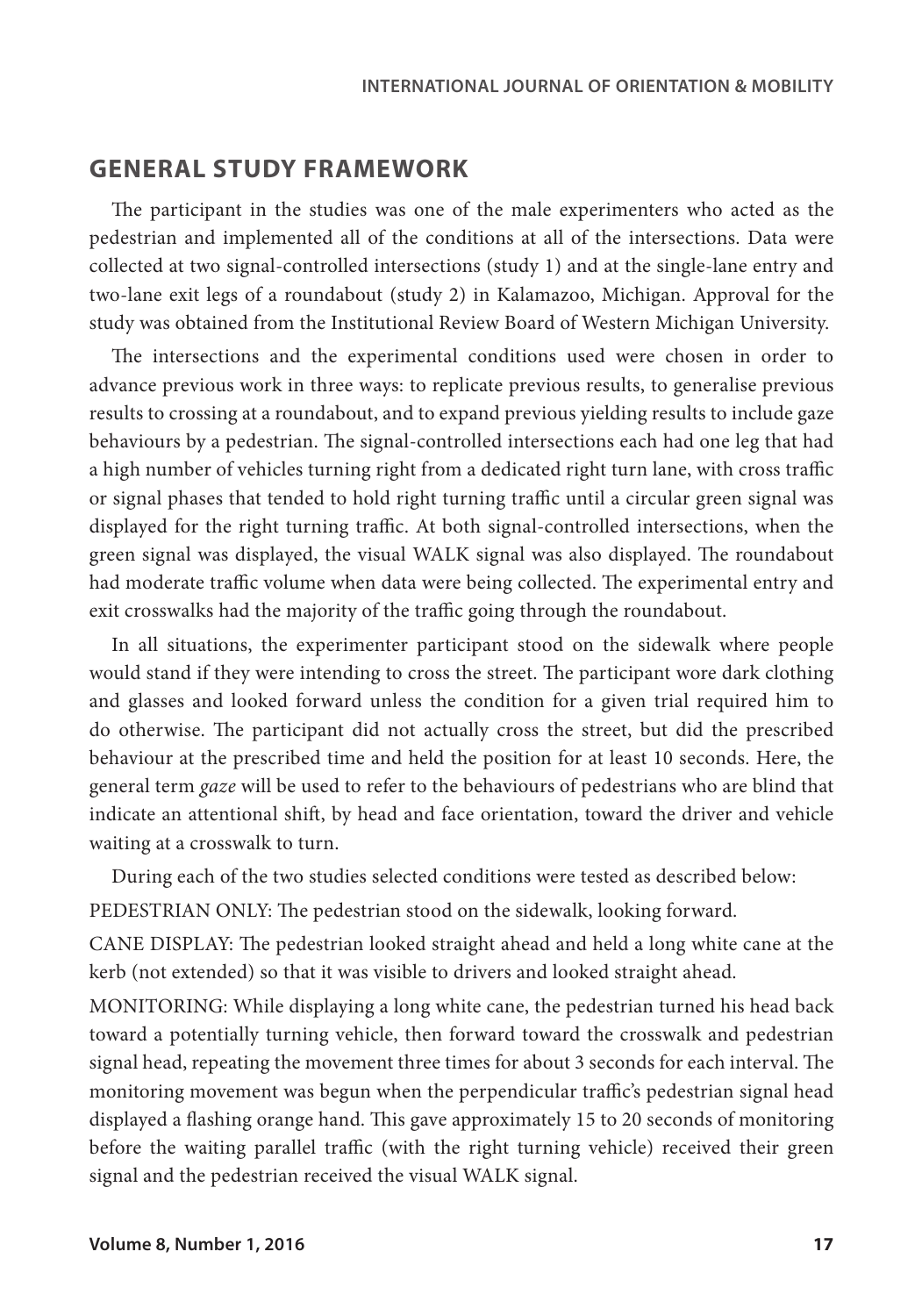HAND UP: While displaying a long white cane, the pedestrian held a hand up with the palm facing an approaching vehicle.

HAND UP PLUS GAZE: While displaying a long white cane, the pedestrian combined the hand up with the head-turn gaze.

REVERSIBLE STEP: The pedestrian took a single step off the sidewalk into the gutter of the street while flagging the cane, raising the tip from the ground on one side up to waist level and then swinging it to the other side and touching the ground, and back twice, and then paused.

REVERSIBLE STEP PLUS GAZE: Using a long white cane, the pedestrian combined the reversible step with the head-turn gaze.

LONG GAZE: While displaying a long white cane, the pedestrian turned his head toward the potentially turning vehicle and held his gaze at the vehicle.

GAZE AT SIGNAL ONSET: While displaying a long white cane, the pedestrian faced forward, and, at the onset of the visual WALK signal, turned his head toward the potentially turning vehicle. He then kept his head facing the vehicle throughout the rest of the trial.

## **STUDY 1 – TRAFFIC SIGNAL-CONTROLLED INTERSECTIONS**

## *Study 1 procedure*

The behaviours assessed at the signalised intersections included: CANE DISPLAY, MONITORING, LONG GAZE, GAZE AT SIGNAL ONSET, REVERSIBLE STEP, and HAND UP. Data were also collected as a control for some trials when there was no pedestrian. The pedestrian pushbutton was pressed before every trial (including the "no pedestrian" trials) in order to receive the walk indication and achieve the same pedestrian signal phase lengths for each trial.

Data collected included: (1) judgment of whether the right-turning vehicle yielded for the pedestrian; (2) the time from the onset of the green signal and WALK signal to when the vehicle started to move (start time); and (3) the time from the onset of the green signal to when the vehicle reached the middle of the crosswalk in front of the pedestrian (crosswalk time). Finally, qualitative data were collected throughout the trials, with raters making notations of their observations and impressions of the drivers' behaviours.

## *Study 1 results*

We examined the data in several ways. Means and standard deviations for each outcome measure (time for the vehicle to start moving and time for the vehicle to reach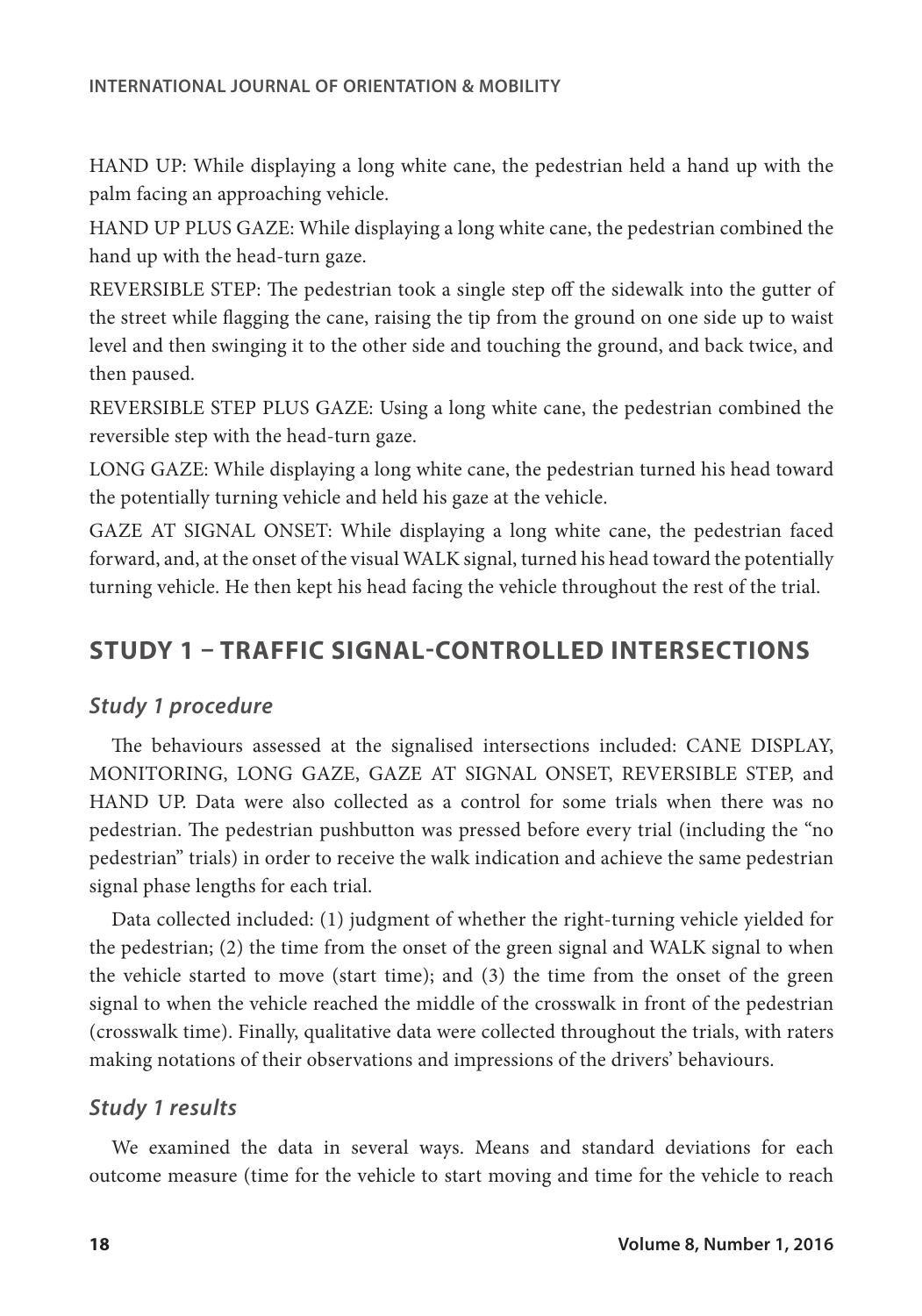the crosswalk) for each pedestrian behaviour condition are shown in Table 1. The results for the mean crosswalk time for the four conditions tested (arguably the most ecologically relevant measure of whether a vehicle had yielded) are presented in Figure 1.

|                                 | $n =$ | Mean start time<br>(sec) | Median start<br>time (sec) | Mean time<br>crosswalk (sec) | Median time<br>crosswalk (sec) |
|---------------------------------|-------|--------------------------|----------------------------|------------------------------|--------------------------------|
| No pedestrian                   | 20    | 1.71(.58)                | 1.55                       | 5.11(.94)                    | 5.05                           |
| Cane display                    | 20    | 3.09(2.71)               | 2.47                       | 8.32(3.30)                   | 7.60                           |
| Monitor                         | 20    | 2.70(1.99)               | 1.94                       | 7.41(2.12)                   | 7.21                           |
| Long gaze                       | 20    | 2.32(1.53)               | 1.71                       | 7.71(2.90)                   | 6.89                           |
| Gaze at (green)<br>signal onset | 20    | 2.49(1.49)               | 1.86                       | 7.97(2.26)                   | 7.42                           |

**Table 1.** Mean, standard deviation, and median values for vehicle start time and vehicle crosswalk time by condition.





The mean and standard deviation of the vehicle timing in the absence of a pedestrian was used to calculate yields in the other conditions in the following manner: in the trials with the pedestrian present, any driver who took longer to start moving or to reach the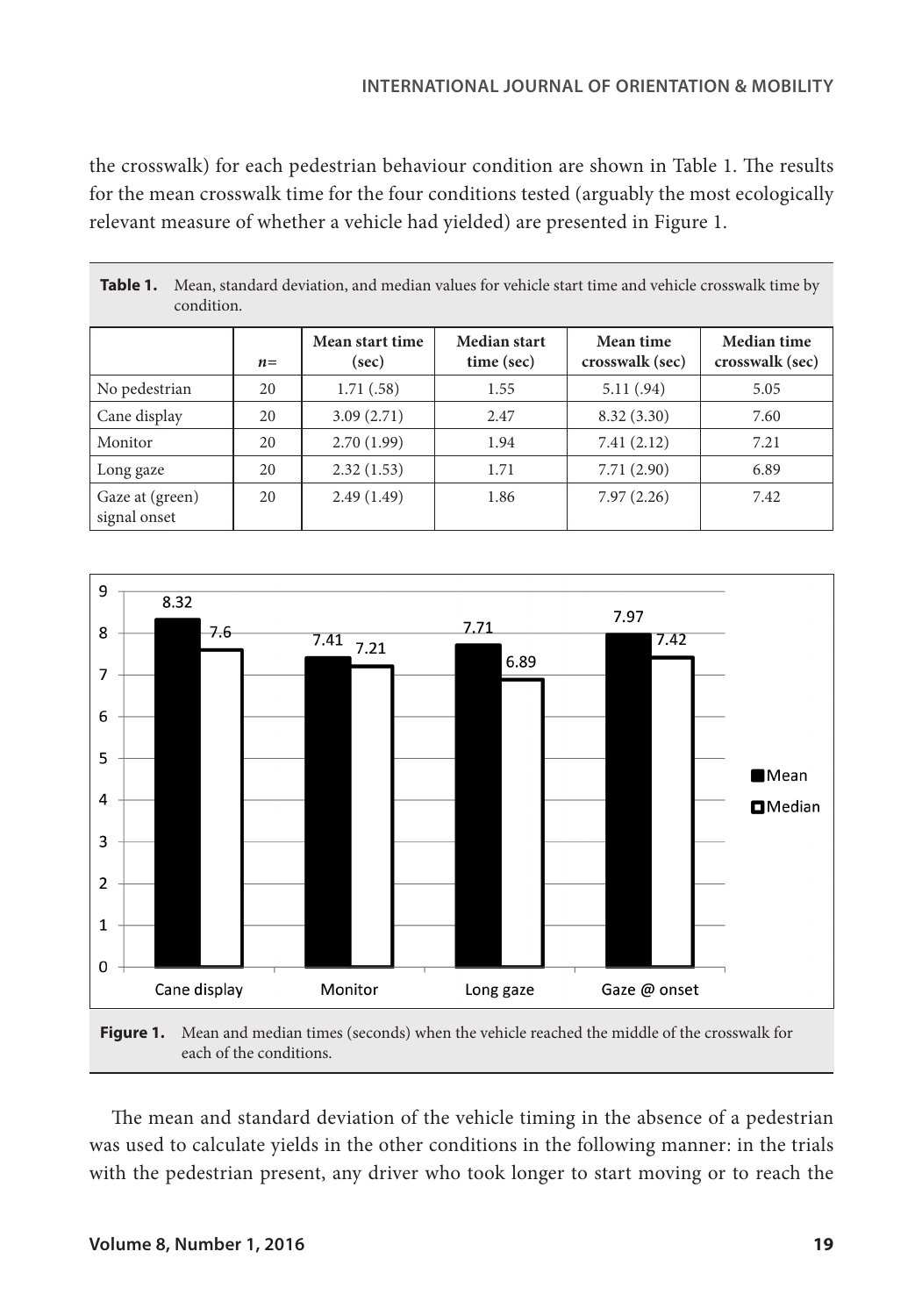crosswalk than two standard deviations beyond the mean for drivers in the no-pedestrian condition was considered to have yielded. Yields were also coded by an experimenter. Table 2 shows the percentage of yields coded by each of the three identification modes. Each of the conditions had 20 trials. Data from the two signal-controlled intersections were combined because identical patterns of results were seen in the data at the two sites.

| <b>Table 2.</b> Yield percentages for three yield identification modes. |                                 |                                                                       |                                                                               |  |  |
|-------------------------------------------------------------------------|---------------------------------|-----------------------------------------------------------------------|-------------------------------------------------------------------------------|--|--|
|                                                                         | Coded by<br>experimenter $(\%)$ | 2 SD beyond mean of<br>vehicle start time in no<br>ped. Condition (%) | 2 SD beyond mean of<br>vehicle crosswalk time<br>in no ped. Condition<br>(% ) |  |  |
| Cane display                                                            | 60                              | 40                                                                    | 65                                                                            |  |  |
| Monitor                                                                 | 65                              | 20                                                                    | 55                                                                            |  |  |
| Long gaze                                                               | 40                              | 30                                                                    | 50                                                                            |  |  |
| Gaze at (green) signal onset                                            | 55                              | 30                                                                    | 60                                                                            |  |  |

When the experimenter's judgments were compared to the two other ways of identifying yields, the experimenter's judgments agreed with yields based on vehicle start times on 70% of the trials and agreed with yields based on vehicle crosswalk times on 86.25% of the trials. The yield data showed no significant differences across the pedestrian behaviour conditions, no matter which yield identification mode was used in the analysis. Using the vehicle start time as a basis for identifying yields gave uniformly lower yielding rates than relying on the crosswalk timing or the experimenter's judgment. The authors also combined all the crosswalk timing data where the pedestrian exhibited some sort of gaze behaviour and compared the combined data to the cane display condition and found no statistical difference in yielding behaviour.

We wanted to see whether or not the results from the current study were congruent with previous similar research. In 2014, Bourquin, Wall Emerson, Sauerburger, and Barlow published a study, with significantly more data points, related to pedestrian behaviours' influence on drivers' yielding. In each common measurement, that is the time (in seconds) for drivers to begin to move, the time for the driver to reach the centre of the crosswalk, and the percent of yields, the same patterns were noted, suggesting the reliability of the current results.

The variability in drivers' behaviours was evident in the qualitative data. Raters noted the location where drivers waited at the red signal, often substantially behind or forward of the painted stop line. With the monitoring and the head turn at signal onset, the drivers tended to delay their surge long enough to be a useable yield, but not with the head turn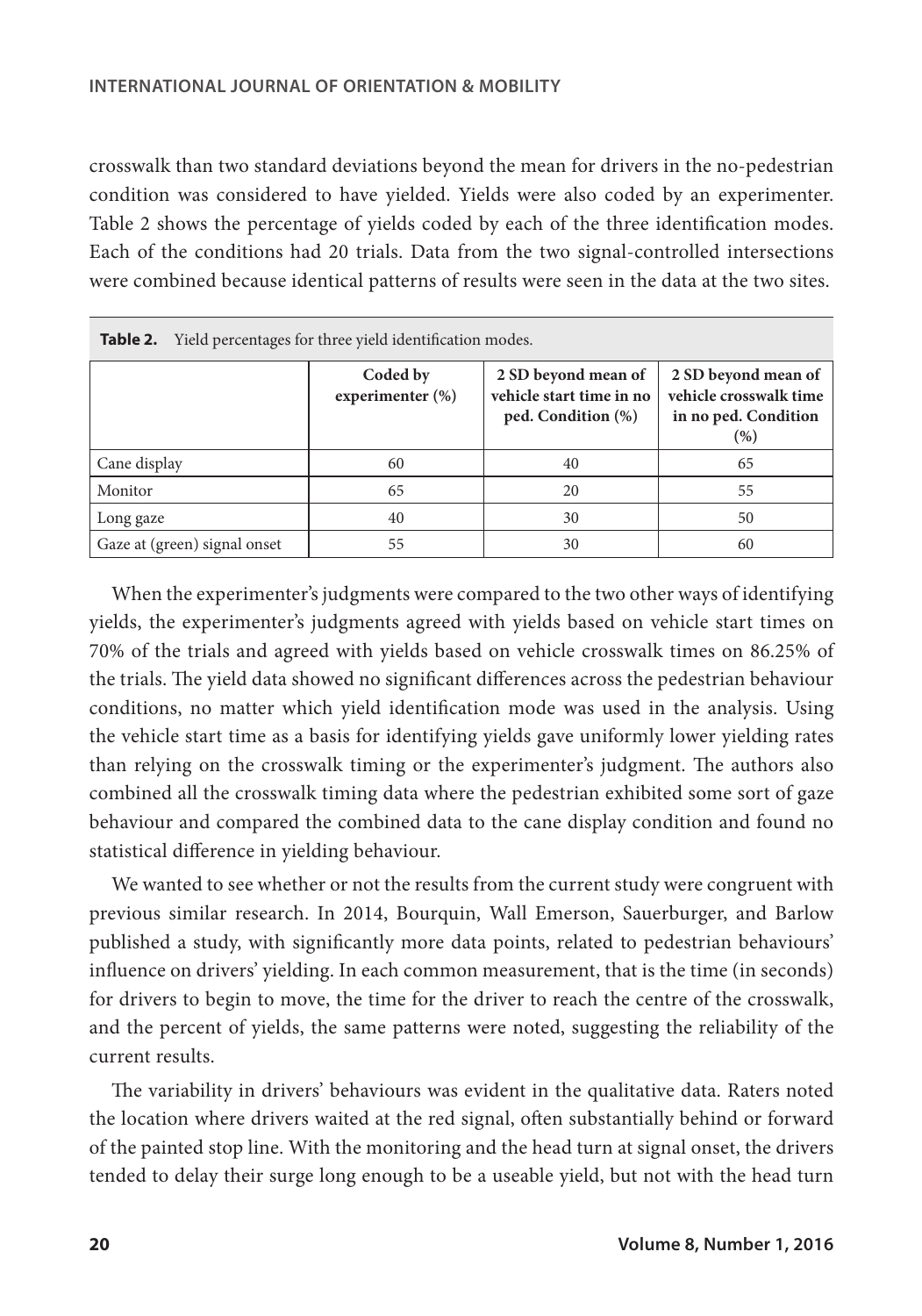gaze. Also notable was that drivers who were apparently attending to their mobile devices tended not to yield.

## **STUDY 2 – ROUNDABOUT ENTRANCE AND EXIT**

#### *Study 2 procedure*

At the roundabout, the pedestrian started each trial by standing less than a foot from the edge of the street. The behaviours assessed there included: PEDESTRIAN ONLY, CANE DISPLAY, HAND UP, REVERSIBLE STEP, LONG GAZE, HAND UP PLUS GAZE, and REVERSIBLE STEP PLUS GAZE.

The pedestrian behaviours involved a gaze toward the driver and on some trials the hand up, or reversible step. The combined conditions were all initiated when an approaching vehicle on the entry or the exit lane was approximately 130 feet away from the crosswalk. The collaborating pedestrian could nearly always hear the approaching vehicles at this distance, however, for consistency another researcher verbally cued the experimenter when a car was at the prescribed distance. Trials commenced when there were no vehicles approaching the roundabout whose drivers could see the pedestrian approach the crossing. The entry crossing was a single lane while the exit lane crossing was two lanes.

At the roundabout, data collected included a judgment of whether the approaching vehicle yielded for the pedestrian, as has been done in other research on yielding to pedestrians who are blind at roundabout crossings. Judgments of yields were made by three experimenters to allow for reliability of coding to be calculated. All three experimenters were experienced O&M specialists and based their judgments on observation of the drivers' behaviours, the speed and deceleration of the vehicles, and whatever else was happening in the environment. Quantitative and qualitative data were collected.

One experimenter coded all trials while the other two coders were used for reliability checking. Each of the secondary yield coders coded 85% of all of the trials. The principal yield coder agreed with the first secondary coder on 90.7% of the trials and agreed with the second secondary coder on 91.9% of the trials. Due to the high level of agreement, yields coded by the principal yield coder were primarily used in the analyses. However, comparison analyses were also conducted that coded a trial as having a yield if any of the three coders indicated a yield on that trial. Table 3 shows the numbers of yields coded by the principal yield coder, divided into experimental condition, for entry and exits lanes at the roundabout.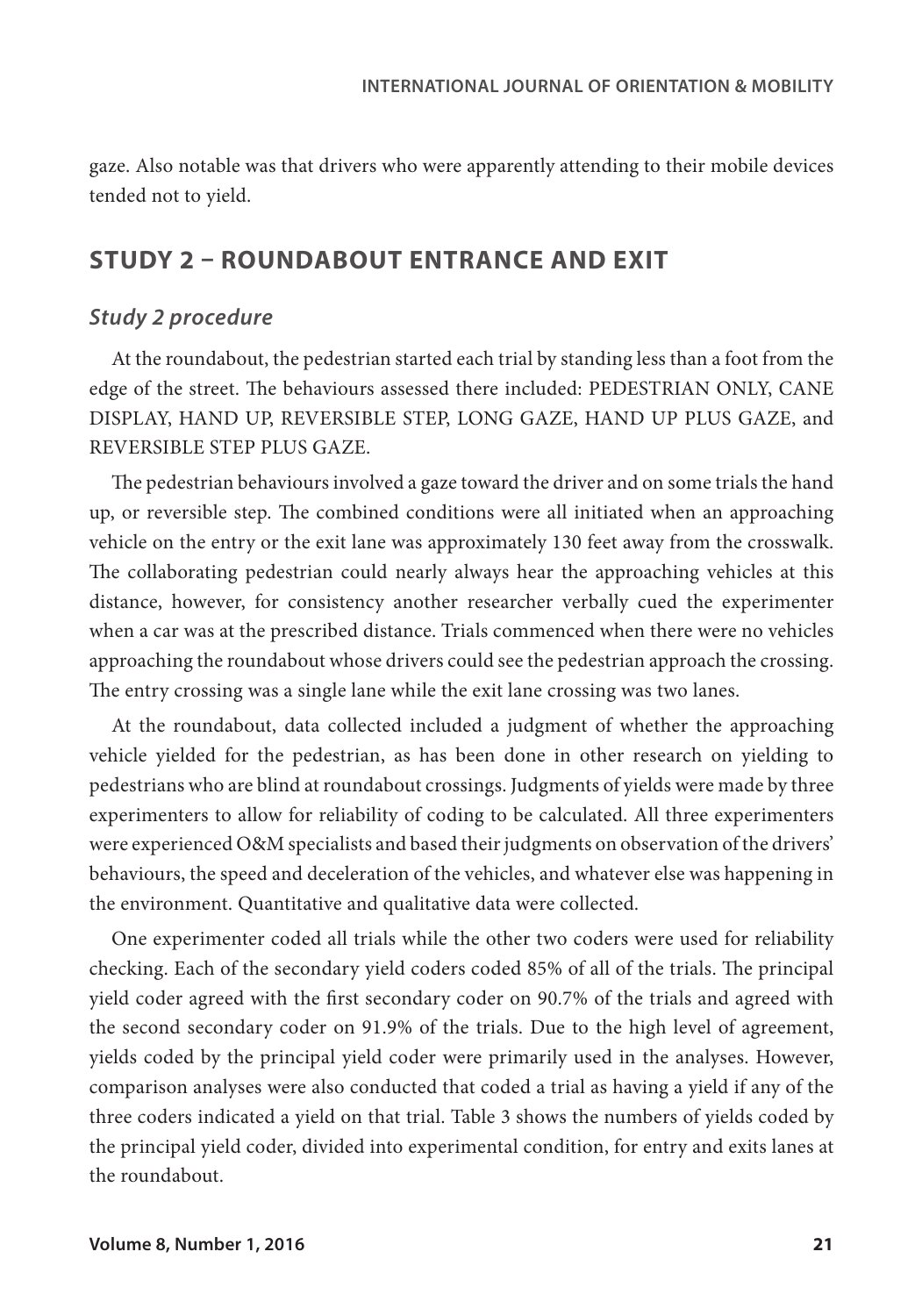As with study 1, raters collected qualitative data about their observations and impressions.

#### *Study 2 results*

At both the entry lane (*n=102*) and exit lanes (*n=100*), there was no significant difference between yielding percentages for cane display versus a pedestrian without a cane (entry  $\chi^2(1) = 0.11$ , p = .74; exit  $\chi^2(1) = 0.36$ , p = .55), cane display with the long gaze versus a pedestrian without a cane (entry  $\chi^2(1) = 0.10$ , p = .92; exit  $\chi^2(1) = 0.36$ , p = .55), or between cane display and cane display with a gaze (entry  $\chi^2(1) = 0.20$ , p = .66; exit  $\chi^2(1) = 0.00$ ,  $p = 1.00$ ).

| <b>Table 3.</b> Yields by condition at the roundabout. |                          |                                     |                                 |  |  |
|--------------------------------------------------------|--------------------------|-------------------------------------|---------------------------------|--|--|
|                                                        |                          | Yield percentage<br>(primary coder) | Yield percentage (any<br>coder) |  |  |
| Entry lane                                             |                          |                                     |                                 |  |  |
|                                                        | Pedestrian only          | 30                                  | 40                              |  |  |
|                                                        | Cane display             | 35                                  | 55                              |  |  |
|                                                        | Long gaze (with display) | 28.6                                | 28.6                            |  |  |
| Exit lane                                              |                          |                                     |                                 |  |  |
|                                                        | Pedestrian only          | 5                                   | 5                               |  |  |
|                                                        | Cane display             | 10                                  | 10                              |  |  |
|                                                        | Long gaze (with display) | 10                                  | 10                              |  |  |

In order to further investigate the impact of the gaze condition, data were collected at the exit lane crossing using the most promising yield-getting behaviours (*n=60*), the hand up and reversible step conditions. We then paired trials of these conditions with a gaze toward the vehicle. The intention was to see whether adding the gaze behaviour could change (increase or decrease) yielding. Table 4 shows the yielding percentages for these

| Table 4.<br>Yielding percentages at the exit lane crossing. |                                  |  |  |  |
|-------------------------------------------------------------|----------------------------------|--|--|--|
| Condition                                                   | Yield percentage (primary coder) |  |  |  |
| Hand up                                                     | 65                               |  |  |  |
| Reversible step                                             | 100                              |  |  |  |
| Hand up plus gaze                                           | 80                               |  |  |  |
| Reversible step plus gaze                                   | 80                               |  |  |  |

four conditions at the exit lane crossing.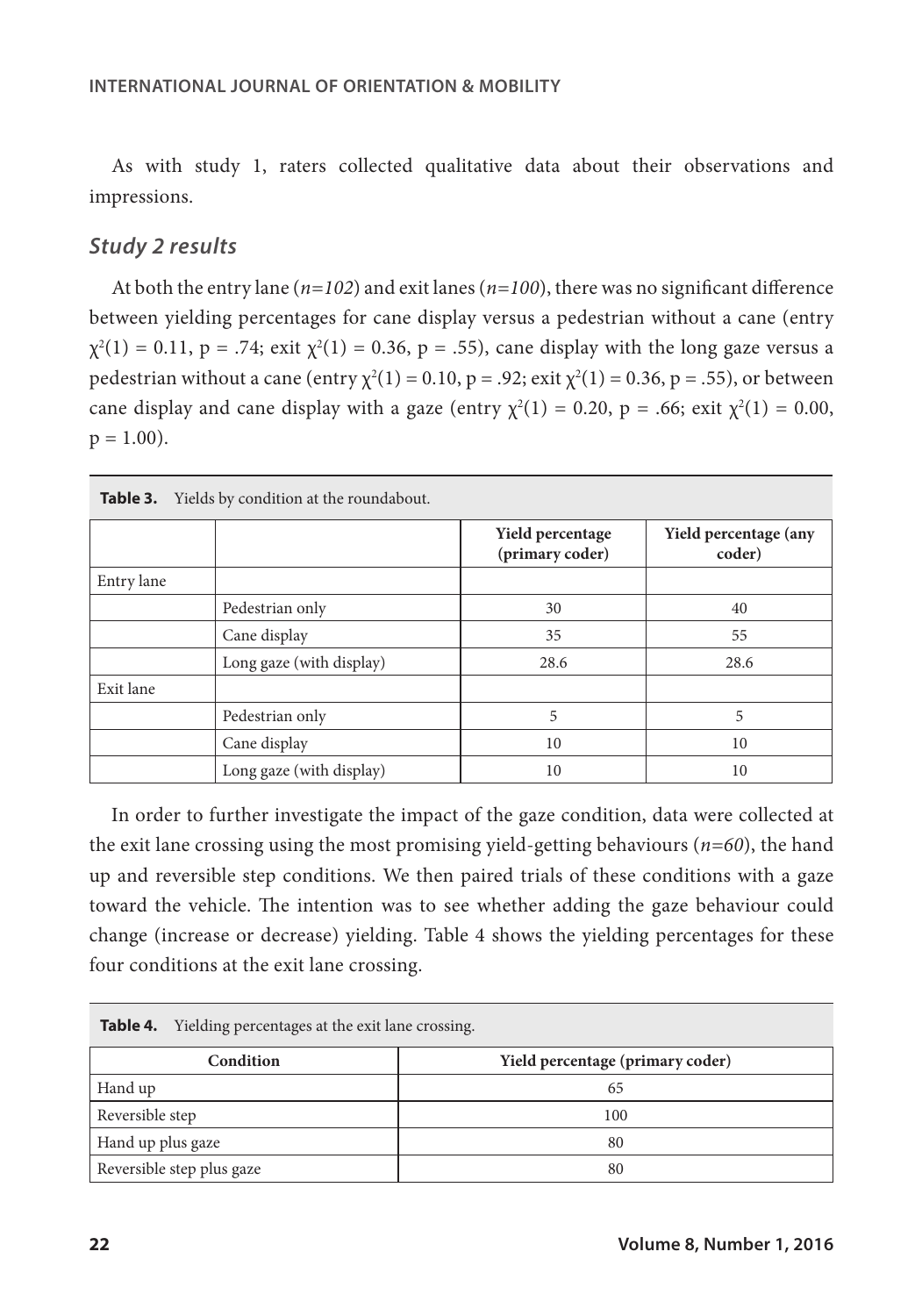There was no significant difference among these conditions  $(\chi_2(2) = 1.60, p = .45)$ . Adding the gaze did increase the performance of the hand up condition but it decreased the performance of the reversible step, and these differences were not statistically significant.

Our results for Study 2 are congruent with previous research results at roundabouts, where yielding when a pedestrian displayed a cane was always higher than without a visible cane (Geruschat & Hassan, 2005; Guth et al., 2005; Inman, Davis, & Sauerburger, 2006). For example, Geruschat and Hassan (2005) reported that when a cane was displayed "drivers yielded 63% of the time, whereas, when the long cane was not present, they yielded 52% of the time" (p. 295). Also evident in Study 2 was the tendency for drivers to yield far less at exit lane crossings than at entry lane crossings.

A review of the qualitative data indicated that at the roundabout entrance drivers approached and yielded or not, while at exits they frequently hesitated and moved on, sometimes accelerating, without actually yielding. At the exit, if drivers did yield, they also sometimes stopped sooner and further from the pedestrian than at the entrance.

#### *Statistical power for Studies 1 and 2*

In the analysis of results, statistical power for the χ2 tests in Study 1 was .66 for moderate effect sizes and .99 for large effect sizes. In Study 2, statistical power for the  $\chi$ 2 tests was .48 for moderate effect sizes and .89 for large effect sizes. For  $\chi$ 2 tests, a moderate effect size was assumed to be  $w = .3$  and a large effect size was taken as  $w = .5$  (Cohen, 1988). All statistical analyses were conducted with SPSS version 20, except for power analyses which were conducted with G\*Power Version 3.1.9.2 (Erdfelder, Faul, & Buchner, 1996). This power analysis indicates that the sample size used in this study is sufficient to find any statistically significant large differences between conditions that we compared.

## **DISCUSSION AND CONCLUSIONS**

The current studies introduced three conditions in order to understand how gaze and head movement would impact the yielding behaviours of drivers turning right at a green light: monitoring a vehicle at a red signal with multiple head turns and gaze, maintaining a longer gaze towards a vehicle at a red signal while the perpendicular traffic moved, and a shorter turn and gaze towards the vehicle at the onset of the green signal. These studies did not find any statistical or practical differences in drivers' responses to the display of a long cane alone from when a displayed cane was paired with each of these three types of pedestrian gazing behaviours. This was true also at the entry and exit crossings of a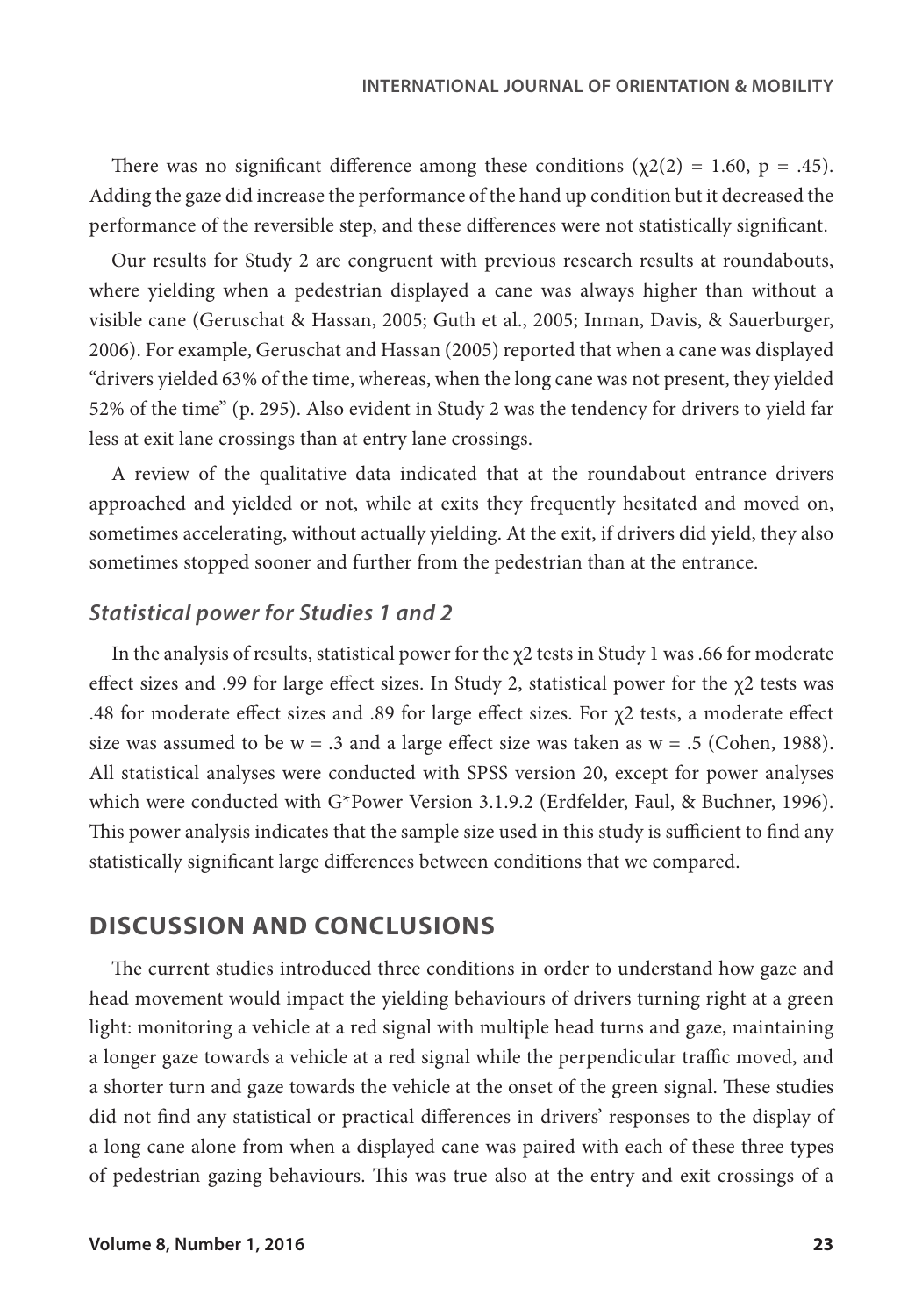roundabout, and when gaze was used with a reversible step or hand-up technique at a roundabout.

There was a high degree of variability in the way drivers responded (see the SD in Table 2) and no definitive pattern in the yielding results. Each of the gaze conditions, individually, or when combined, produced less delay and fewer yields than just a cane display (Table 1, Figure 1). The variability in drivers' behaviours was evident in the quantitative data and qualitative data.

We conclude that these types of pedestrian behaviours might not substantially influence drivers' yielding rates for pedestrians who are blind, and that any minor effect on drivers is unpredictable. This may be interpreted by some O&M specialists as the loss of an effective option that they have used, in one fashion or another, with their students who are learning to cross streets. However, findings showing no influence on drivers may have useful practical effects for specialists and O&M instruction. Pedestrians who are blind or vision impaired and who benefit from a forward-facing head position to align at a crossing, or to remain aligned during a crossing, do not need to be concerned that a lack of head movement and face gaze will cause drivers to yield less often. Pedestrians who must turn their heads to visually monitor potential threats from turning vehicles, likewise, need not be apprehensive that their head movements or gazing will likely reduce the drivers' yielding.

## **STRENGTHS AND LIMITATIONS**

These studies, although consistent with previous research based on larger sample sizes and more diverse geographic locations, collected relatively small numbers of trials at three locations. Statistical analysis indicates sufficient sampling, however, this limits the generalisability of the results.

Readers should note that the trials were conducted as if the collaborator could not make eye contact with the drivers and measured conditions with gaze; actual eye contact with drivers, when possible, might have a different effect on delay and yielding behaviours.

All trials were completed with a male collaborator; further study is necessary to investigate whether or not there is bias in driver responses related to gender presentation.

## **ACKNOWLEDGEMENTS**

This research was funded by the US Department of Transportation through grant #TRC-2014-04 from the Transportation Research Center for Livable Communities (TRCLC), a Tier 1 University Transportation Center at Western Michigan University.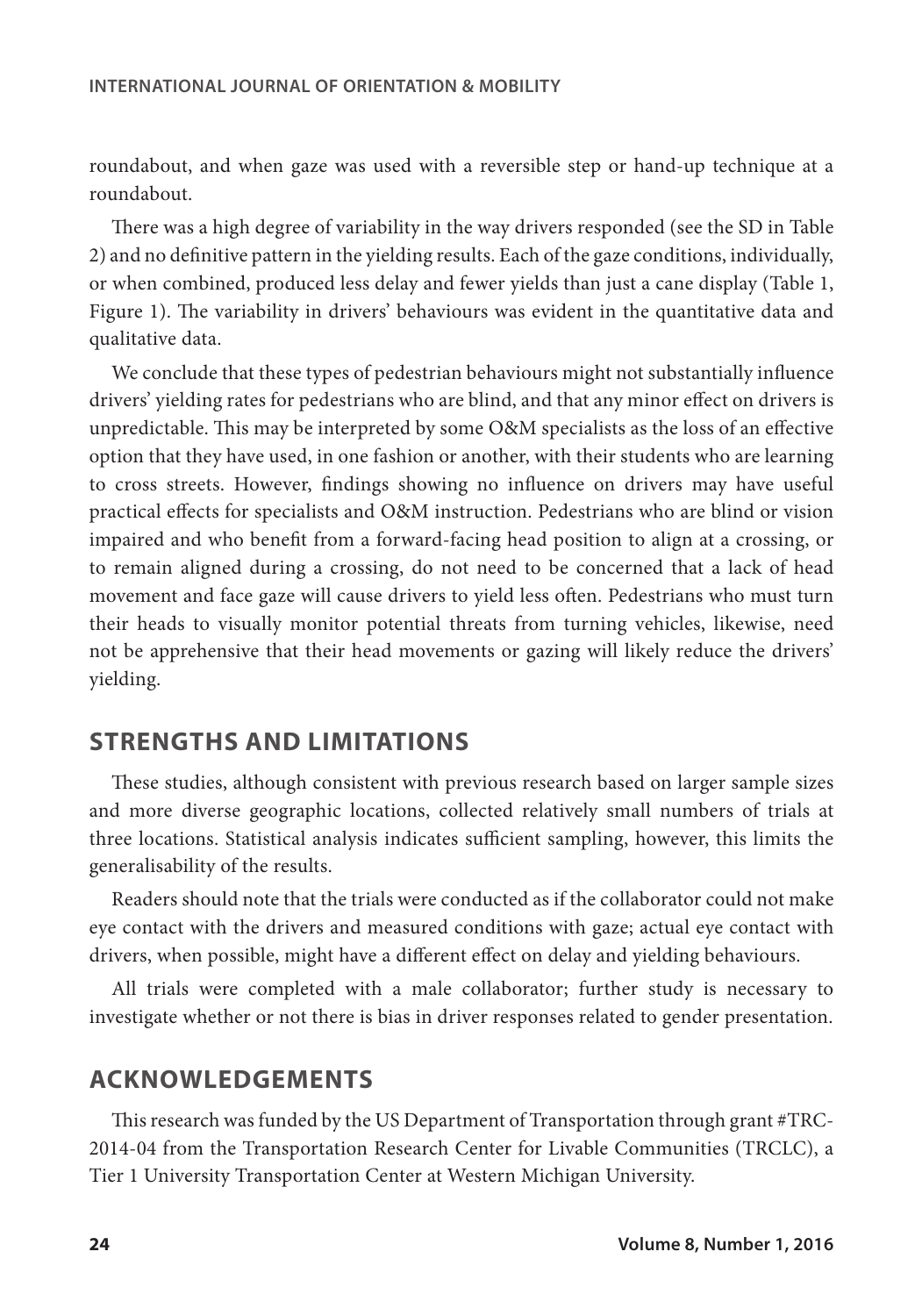## **REFERENCES**

- Allen, W., Courtney Barbier, A., Griffith, A., Kern, T., & Shaw, C. (1997). *Orientation and mobility teaching manual* (2nd ed.). New York, NY: CIL Publications and Audiobooks Series of VISIONS.
- Ashmead, D. H., Guth, D., Wall, R. S., Long, R. G., & Ponchillia, P. E. (2005). Street crossing by sighted and blind pedestrians at a modern roundabout. *Journal of Transportation Engineering, 131*(11), 812-821.
- Believe it or not, awkward eye contact saves lives. (2014, September 5). Retrieved from https://www.codot.gov/news/2014-news-releases/09-2014/believe-it-or-not-awkwardeye-contact-saves-lives-1
- Bourquin, E., Wall Emerson, R., & Sauerburger, D. (2011). Conditions that influence drivers' yielding behavior for uncontrolled intersections. *Journal of Visual Impairment & Blindness, 105*(11), 760-769.
- Bourquin, E., Wall Emerson, R., Sauerburger, D., & Barlow, J. (2014). Conditions that influence drivers' yielding behavior in turning vehicles at intersections with traffic signal controls. *Journal of Visual Impairment & Blindness, 108*(3), 173-186.
- Cohen, J. (1988). *Statistical power analysis for the behavioral sciences.* Hillsdale, New Jersey: Lawrence Erlbaum Associates.
- Erdfelder, E., Faul, F., & Buchner, A. (1996). GPOWER: A general power analysis program. *Behavior Research Methods, Instruments, & Computers, 28*, 1-11.
- Frischen, A., & Tipper, S. (2006). Long-term gaze cueing effects: Evidence for retrieval of prior states of attention from memory. *Visual Cognition, 14*(3), 351-364.
- Geruschat, D. R., & Hassan, S. E. (2005). Driver behavior in yielding to sighted and blind pedestrians at roundabouts. *Journal of Visual Impairment & Blindness, 99*(5), 286-302.
- Greene, D. J., Mooshagian, E., Kaplan, J. T., Zaidel, E., & Iacoboni, M. (2009). The neural correlates of social attention: Automatic orienting to social and nonsocial cues. *Psychological Research, 73*(4), 499-511.
- Guéguen, N., Meineri, S., & Eyssartier, C. (2015). A pedestrian's stare and drivers' stopping behavior: A field experiment at the pedestrian crossing. *Safety Science, 75*, 87-89.
- Guth, D., Ashmead, D., Long, R., Wall, R., & Ponchillia, P. (2005). Blind and sighted pedestrians' judgments of gaps in traffic at roundabouts. *Human Factors, 47*(2), 314-331.
- Hassan, S. E., Geruschat, D., & Turano, K. A. (2005). Head movements while crossing streets: Effect of vision impairment. *Optometry & Vision Science, 82*(1), 18-26.